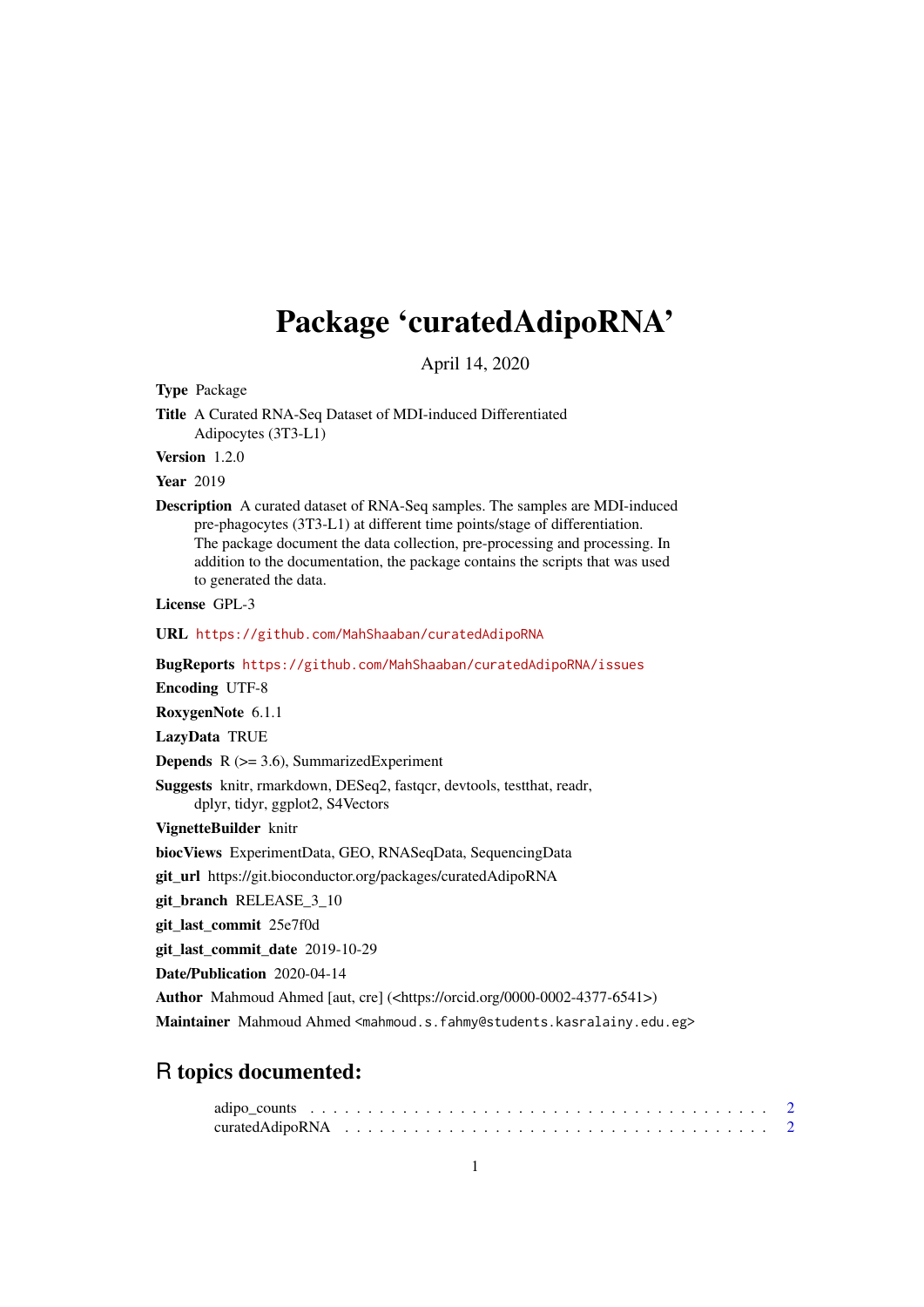#### <span id="page-1-0"></span>**Index** [3](#page-2-0)

<span id="page-1-1"></span>

#### Description

Gene counts in differentiating adipocytes

#### Usage

adipo\_counts

#### Format

A RangedSummarizedExperiment object contains:

assay The gene counts matrix.

colData The phenotype data and quality control data of the samples.

rowRanges The feature data at gene level.

metadata The study level metadata which contains one object called studies. This is a data.frame of bibliography information of the studies from which the samples were collected.

#### Examples

# load the data object data('adipo\_counts')

# print the object adipo\_counts

curatedAdipoRNA curatedAdipoRNA *package*

#### Description

A Curated RNA-Seq Dataset of MDI-induced Differentiated Adipocytes (3T3-L1)

#### Details

A curated dataset of RNA-Seq samples. The samples are MDI-induced pre-phagocytes (3T3-L1) at different time points/stage of differentiation. The package document the data collection, preprocessing and processing. In addition to the documentation, the package contains the scripts that was used to generated the data. The datasets and the pipeline used to process it are documented in [adipo\\_counts](#page-1-1) and the package vignette.